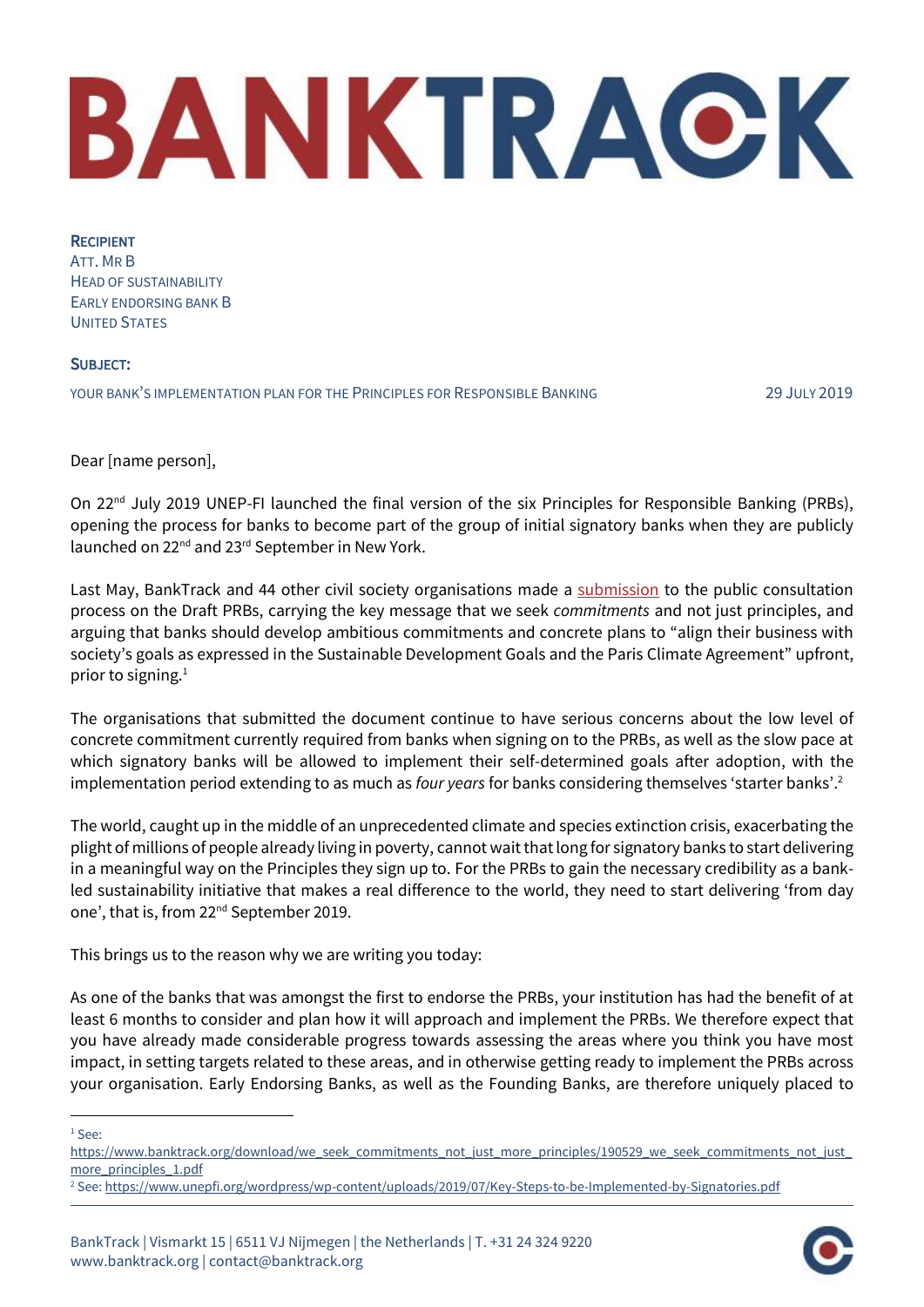demonstrate what immediate and tangible difference signing up to the PRBs will make for banks and for the world.

As such, we kindly seek to understand what your bank as an Early Endorsing Bank has already put in place to ensure that no further time is lost and that you will hit the ground running when the PRBs come into effect in September. We would therefore very much appreciate it if you could respond to the brief set of questions on the next page of this letter, so your preparations are all clear to us.

It is our aim to publish a complete overview of all concrete plans and arrangements of the 30 Founding Banks and the Early Endorsing Banks at the launch date of the PRBs. We expect that publishing such a comprehensive overview of concrete plans and arrangements from this group of banks will help strengthen public confidence that the PRB initiative will not be merely a declaration of good intentions but will indeed lead to rapid and fundamental changes in banking practices in the year to come.

# You are kindly asked to send your responses to the questions below to Daisy Termorshuizen [\(daisy@banktrack.org\)](mailto:daisy@banktrack.org) before Wednesday 31<sup>st</sup> August 2019 end of business.

I would like to thank you in advance for your participation in this important stock taking exercise and I look forward to perhaps meeting you in person in New York on 23<sup>rd</sup> September.

Sincerely,

Johan Frijns, Director BankTrack [Johan@banktrack.org](mailto:Johan@banktrack.org)

 $\frac{1}{\sqrt{2\pi}}$ 

# For questions see next page